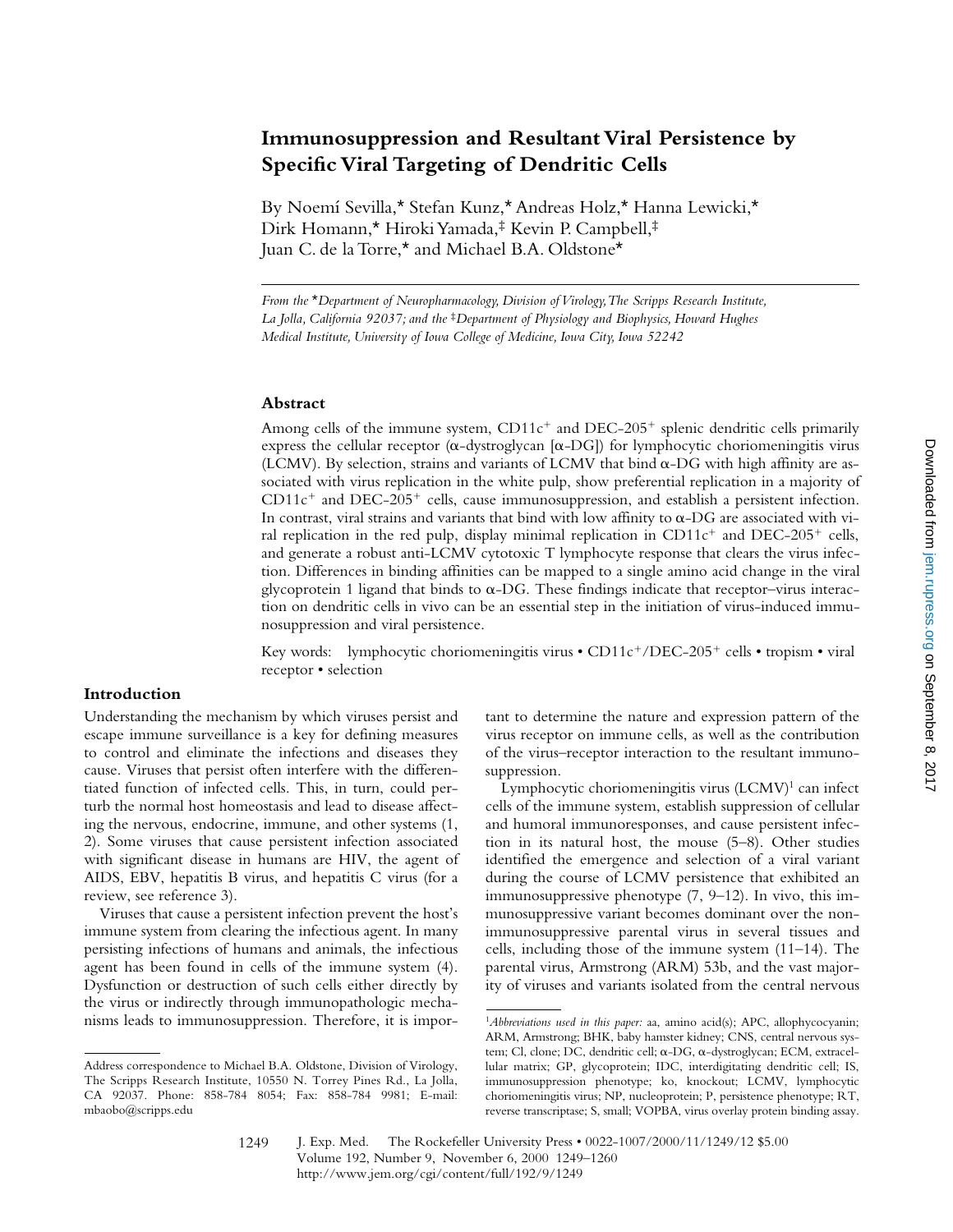system (CNS) after intravenous inoculation of adult mice caused acute infections that were efficiently terminated within  $7-10$  d by the host anti-LCMV CD8<sup>+</sup> CTLs. In contrast, viral variants  $(>\!\!>$ 95%) isolated from lymphocytes and macrophages similarly injected into adult mice caused a generalized immunosuppression as judged by the absence of a primary CTL response to LCMV and other RNA and DNA viruses, and an inability to generate antibodies when immunized with soluble and particulate foreign antigens (8). It is the inability to generate a sufficient anti-LCMV CTL response, which is required to clear the virus, that leads to the development of a persistent infection.

LCMV is a negative-stranded RNA virus whose genome has two segments, a small (S) RNA and a large (L) RNA. The S RNA segment encodes the viral glycoprotein (GP) and nucleoprotein (NP), whereas the L RNA encodes the L and Z proteins. The GP is synthesized as a precursor protein (GPc) that is posttranslationally cleaved into GP1 (amino acids [aa]  $1-264$ ) and GP2 (aa  $265-486$ ). Sequence comparison between the prototypic immunosuppressive variant clone 13 (Cl 13) and the nonimmunosuppressive parental ARM 53b from which Cl 13 was derived showed five nucleotide changes. Only two of the changes caused aa substitutions (13, 15–17). One of these aa substitutions is in position 260 of GP1, with ARM 53b having F and Cl 13 L (F260L); the other aa change was in position 1079 of the L protein from K (ARM) to Q (Cl 13).

Recently,  $\alpha$ -dystroglycan ( $\alpha$ -DG) was identified as the receptor for LCMV (18). DG is a highly versatile cellular receptor for proteins of the extracellular matrix (ECM [19]). Key findings in the past few years demonstrated that DG plays a fundamental role in cell assembly and organization of basement membranes (for reviews, see references 20 and 21). Cl 13 was found to bind  $\alpha$ -DG with higher affinity than ARM 53b (18). Competitive binding studies using soluble  $\alpha$ -DG to block virus binding to cells expressing  $\alpha$ -DG showed that viral reassortants made between Cl 13 and ARM 53b mapped attachment and infection of the virion to the S RNA segment (Tishon, A., and M.B.A. Oldstone, unpublished observations). As ARM 53b and Cl 13 have the same NP aa sequence, but differ at one single aa position in their GP, F260L in GP1 (16), these results implicated the GP1 mutation in binding of the virus to its cellular receptor. Consistent with this observation is the fact that only antibodies directed against GP1 exhibited neutralizing activity (22, 23).

Previous studies indicated that Cl 13 replicated in antigen-presenting interdigitating dendritic cells (IDCs), whereas ARM 53b showed limited replication in these cells (7). These findings raised four basic questions. First, is the phenomena observed between Cl 13 and ARM 53b generalizable to other LCMV isolates; second, do dendritic cells (DCs) preferentially express  $\alpha$ -DG; third, do quantitative differences between viruses that bind at either high or low affinity to this receptor determine whether suppression of the immune response and resultant viral persistence occurs; and fourth, can specific molecular determinants in the virus GP1 account for differences in binding affinity to

 $\alpha$ -DG? Here we record three novel observations by characterizing the genome and determining the biology of 36 viral variants isolated from adult immunocompromised and persistently infected mice. First, viral variants causing immunosuppression (IS) and persistent (P) infection  $(IS^+P^+)$ routinely have a small aliphatic aa primarily in GP1 aa 260, L (20 out of 23 isolates) or I (3 out of 23 isolates), whereas in contrast, isolates that have a bulky aromatic aa (F) in GP1 aa 260 fail to cause both immunosuppression and viral persistence (IS<sup>-</sup>P<sup>-</sup>). Second, all IS<sup>+</sup>P<sup>+</sup> virus variants bound to  $\alpha$ -DG with at least 1 and most often 2–3 log higher affinity than did IS<sup>-p-</sup> viruses. Third, in vivo  $\alpha$ -DG was preferentially expressed on DCs and not T, B, or  $CD11b^+$ cells. The  $IS+P^+$  variants preferentially replicated in cells of the marginal zone and white pulp area in the spleen, whereas  $IS-P^-$  viruses replicated in cells of the red pulp. Analysis of spleen cells infected by  $IS+P^+$  variants showed that they were IDCs (CD11 $c^+$  and DEC-205<sup>+</sup> cells). Over the course of a 7-d in vivo infection there was a remarkable enhancement of infection of  $CD11c^+$  and  $DEC-205^+$  cells by IS<sup>+</sup>P<sup>+</sup> viruses, with  $>50\%$  of CD11c<sup>+</sup> cells and 17% of DEC-205<sup>+</sup> cells being infected. By 15 d,  $>80\%$  of DEC- $205^+$  cells were also infected. In contrast,  $\leq 1\%$  of T and B lymphocytes and  $CD11b<sup>+</sup>$  cells were infected at similar time points. Taken in total, these findings implicate receptor–virus interaction on DCs in vivo as an essential step in the initiation of virus-induced immunosuppression and persistence.

#### **Materials and Methods**

*Viruses and Mice Used.* LCMV ARM 53b strain is a triple plaque-purified isolate of ARM CA 1371 (24) and was passaged in baby hamster kidney (BHK) cells. Cl 13 is a triple plaque-purified variant of ARM 53b derived from spleen cells of an adult BALB/WEHI mouse persistently infected since birth with ARM 53b (9). The isolation of LCMV WE clones c2.2 and c54 has been described (25). The new macrophage-, PBL-, CD4-, and CD8-derived LCMV viruses were isolated from purified populations ( $>$ 99%) of T cells and macrophages obtained from CD4<sup>-/-</sup>, perform<sup>-/-</sup>, and TNF- $\alpha$ <sup>-/-</sup> gene–disrupted mice. The isolation of LCMV viruses was done by infectious center assay as described (26). All viral isolates were plaque purified three times; virus stocks grown in BHK cells and passage 1 or passage 2 levels were used in experiments. The plaque purification procedure, preparation of stock virus in BHK cells, and titration of viral stocks by plaquing has been described (9, 24). For virus overlay protein binding assay (VOPBA; reference 23), virus was concentrated and purified by precipitation with polyethylene glycol and renografin density gradient centrifugation (27).

BALB/c ByJ mice maintained and bred in The Scripps Research Institute were used for all experiments. These mice were infected as adults (7–10 wk old) by intravenous inoculation of  $2 \times 10^6$  PFU of virus. Perforin<sup>-/-</sup>, CD4<sup>-/-</sup>, and TNF- $\alpha^{-/-}$ mice, as described (28, 29), had a mixed background of C57BL/6 and 129Sv. These mice were infected intracranially at birth with  $10<sup>3</sup>$  PFU of ARM 53b.

*Purification of Lymphocyte Subsets and Macrophages.* PBLs were purified by Ficoll-Hypaque gradient centrifugation of mouse blood, as described (29, 30). In brief, heparinized blood was di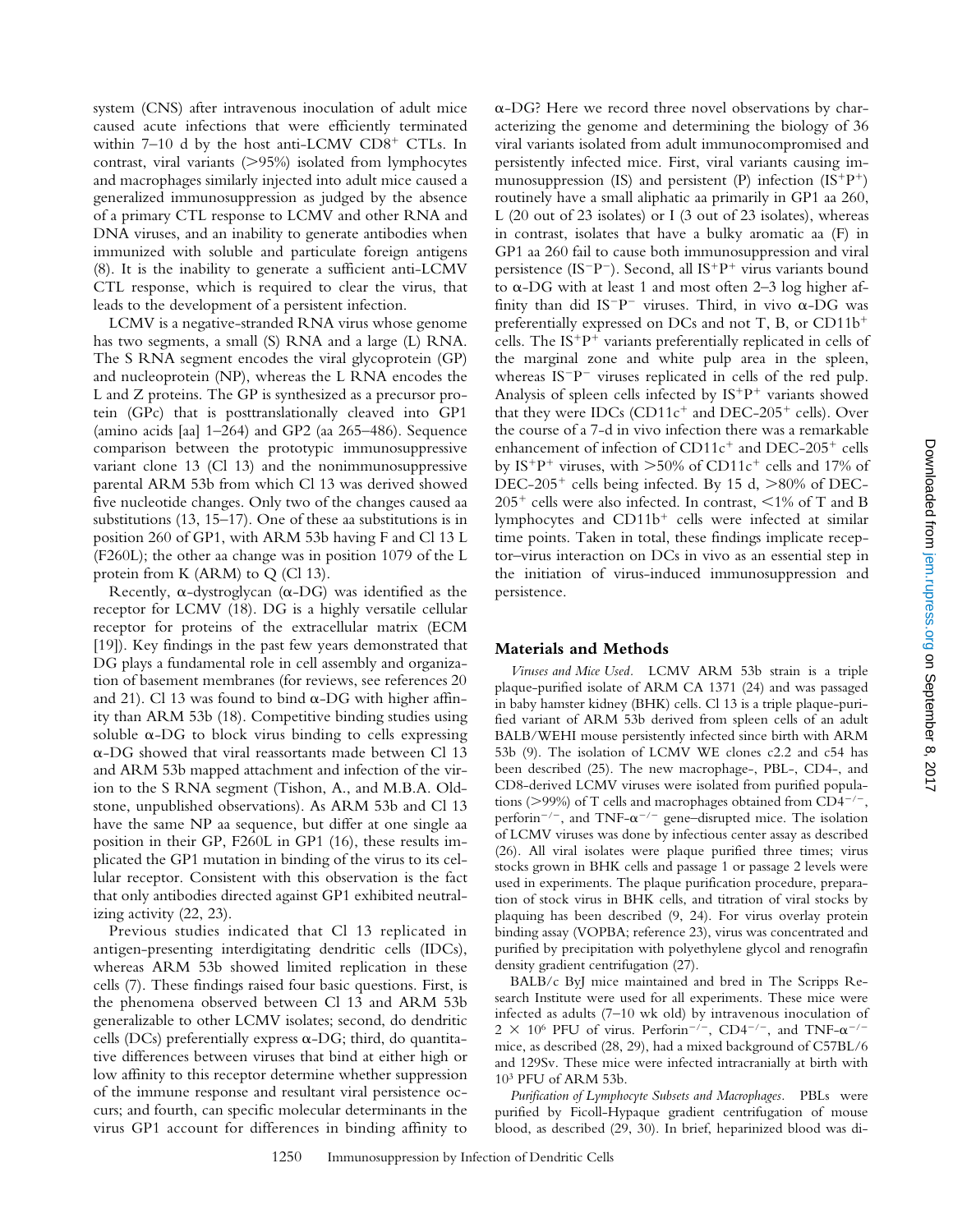luted in PBS, pH 7.2, layered into an equal volume of Ficoll-Hypaque solution (Sigma-Aldrich), and spun at 600 *g* for 15 min at room temperature. Cells at the interface were collected, washed in RPMI containing 10% FCS, and contaminating erythrocytes were removed by lysis with 0.83% ammonium chloride. CD4<sup>+</sup> and  $CD8<sup>+</sup>$  T cell subpopulations were isolated from spleen by FACS®. In brief, spleens were dispersed by pressing through a wire grid. Single-cell suspensions were marked using rat anti– mouse CD8-allophycocyanin (APC; BD PharMingen) and rat anti–mouse CD4-FITC (BD PharMingen) by incubating with the antibodies at  $4^{\circ}$ C for 20 min. The cells were washed three times with RPMI containing 5% FCS. After that, cells were sorted so that the purity of each subset was  $>99\%$ . Isolation of peritoneal macrophages was done as described previously (31). In brief, C57BL/6 mice were injected with 3 ml of thyoglycollate (Becton Dickinson) 1 wk before isolation of macrophages. The macrophages were obtained by intraperitoneal lavage of the peritoneal cavity with PBS containing 1 mM EDTA. The preparation of macrophages was  $>99\%$  pure as determined by staining with macrophage-specific monoclonal antibody F4/80 (32).

*RNA Isolation, Nucleotide Sequence, and MnlI Digestion.* Total RNA from BHK cells infected with the indicated viruses was isolated by the TRI reagent method (Molecular Research Center, Inc.). Purified RNA (1  $\mu$ g) was transcribed to cDNA using 2 U of avian myeloblastosis virus reverse transcriptase (RT; GIBCO BRL) and then amplified by PCR using the Taq polymerase (Boehringer). The RT-PCR products were sequence by the fmol method (Promega).

MnlI digestion of 20 µl of the RT-PCR products was carried out, and the products were run on a 2% Seakem ME agarose gel (FMC Bioproducts) and visualized by ethidium bromide staining as described (11).

*CTL Assay.* The virus-specific CTL assay was quantitated by a standard 51Cr-release assay (8, 9, 12). In brief, 51Cr-labeled BALBCl7 cells (H-2<sup>d</sup>) and MC57 cells (H-2<sup>b</sup>), either uninfected or infected 48 h previously with ARM 53b at a multiplicity of infection of 1 PFU/cell, were employed as target cells. Effector cells were prepared from the spleens of individual mice 7–8 d after infection with  $2 \times 10^6$  PFU intravenously with virus. Lysis was measured over a 5-h period at several effector/target ratios ranging from 50:1 to 5:1. Samples were set up in triplicate (variance  $was < 10%$ ). The results are expressed as the percentage of specific <sup>51</sup>Cr release: [(sample release - spontaneous release)/(maximum release - spontaneous release)]  $\times$  100. Lysis of uninfected targets mediated by effector cells has been subtracted from the infected cell value to give LCMV-specific lysis.

*Serum Virus Titers.* Serum virus titers were determined by plaque assay on Vero cell monolayers (9).

*VOPBA.* VOPBA was done as described (18, 23). In brief, purified a-DG was loaded on an SDS-PAGE, electrophoresed, and transferred onto nitrocellulose  $(0.45 - \mu m)$  pore size). The nitrocellulose was incubated overnight with purified virus (107 PFU). After several washes with PBS, 0.1% Tween 20, the nitrocellulose was incubated with monoclonal antibodies specific for LCMV GP. The proteins were detected with the enhanced chemiluminescence procedure according to the manufacturer's instructions (Amersham Pharmacia Biotech).

*Riboprobe Generation.* A 559-bp fragment of the LCMV NP was amplified by PCR of a NP cDNA using the primer pair 5'-CGGAATTCAGTCCATGAGTGCACAGTGC and 5'-CGGAATTCGAGAAACCTGCAGTCAATTC. A restriction digest with EcoRI was performed in the PCR fragment to subclone it into the EcoRI site of the pSP70 vector (Boehringer).

After determining the orientation of the insert, a strand-specific LCMV NP riboprobe was synthesized using T7 RNA polymerase (Promega) in the presence of digoxigenin labeling mix (Boehringer [33]). An unrelated riboprobe labeled with digoxigenin and complementary to transcripts of the N protein of measles virus served as a negative control in this study and was synthesized as described previously (34). The amounts of synthesized riboprobes were determined by formaldehyde agarose gel electrophoresis.

*In Situ Hybridization.* Spleens from three to five animals for each experimental group were analyzed by in situ hybridization (33) 3 and 5 d after infection with various LCMV isolates. Tissue sections (6  $\mu$ m thick) of fresh frozen tissue were collected on SuperFrost/Plus slides (Fisher Scientific) and fixed in 4% paraformaldehyde in phosphate buffer. Sections were acetylated by incubation in 0.1 M triethanolamine (Sigma-Aldrich), 0.25% acetic anhydride, subsequently treated with 0.1% Triton X-100/phosphate buffer, and prehybridized at room temperature in hybridization buffer (50% formamide [Sigma-Aldrich],  $5 \times$  SSC, 2% blocking reagent [Boehringer]) for 2 h. Hybridization with digoxigenin-labeled riboprobes (50 ng/ml) was carried out overnight in hybridization buffer at 68°C. Sections were washed twice at room temperature with  $2 \times$  SSC and twice at 70 $\degree$ C with  $0.2 \times$  SSC for 30 min each. The digoxigenin-labeled riboprobe was then detected with an antidigoxigenin alkaline phosphatase conjugate (Boehringer) and NBT/BCIP color substrate (Boehringer). Developing times of the color reaction ranged from 4 to 10 h. Slides were counterstained with DAPI (Sigma-Aldrich), mounted in AquaMount (Fisher Scientific), and analyzed by light and UV microscopy.

*Isolation of Splenic Cell Populations and Quantitation of LCMVinfected Cells.* Cell suspensions were prepared from the spleens of mice infected 3, 5, 7, 15, and 20 d previously with various viral variants by mechanic disruption of the spleens. Cells were immunostained in PBS/2% (wt/vol) fetal bovine serum/0.2% (wt/vol)  $NaN<sub>3</sub>$  using as antibodies rat anti-mouse CD4-CyChrome, rat anti–mouse CD8-APC, rat anti–mouse B220-PE, rat anti–mouse CD11c-PE, and rat anti–mouse CD11b-APC (all from BD PharMingen). A rat anti–mouse DEC-205 antibody (Serotec) was used as primary antibody, and as a second antibody PE-labeled  $F(ab')_2$  mouse anti-rat IgG (Caltag) was used. After staining, cells were fixed and permeabilized in PBS/1% fetal bovine serum (wt/ vol)/4% paraformaldehyde (vol/vol)/0.1% saponin (wt/vol). Affinity-purified antibody to LCMV NP (113) was conjugated to Alexa-488 according to the protocol recommended by the manufacturer (Molecular Probes) and used for intracellular detection of LCMV NP. Cells were acquired using a FACSCalibur™ flow cytometer (Becton Dickinson). Dead cells were excluded on the basis of forward and side light scatter. Data were analyzed using CELLQuest™ software (Becton Dickinson).

*Isolation of* a*-DG from Splenic Cell Populations.* Splenic cell populations were prepared from naive mice by mechanical disruption of the spleens. Cells were immunostained in HBSS (GIBCO BRL)/1% (vol/vol) fetal bovine serum/1.2 mM EDTA containing protease inhibitors (Boehringer) using antibodies rat anti–mouse CD11c-biotin, rat anti–mouse CD4-CyChrome, rat anti–mouse CD8-APC, and rat anti–mouse B220-PE (all from BD PharMingen). After staining, the splenocytes were incubated with Dynabeads M-280 Streptavidin (Dynal). The Dynabeads coated with biotinylated CD11c were separated using a Dynal Magnetic Particle Concentrator (MPC) for 2–3 min. The unbound cells were sorted by  $FACS^{\circledast}$  to insure purity of  $>98\%$ . The different cell populations (CD11 $c^+$ , CD4<sup>+</sup>, CD8<sup>+</sup>, B220<sup>+</sup>,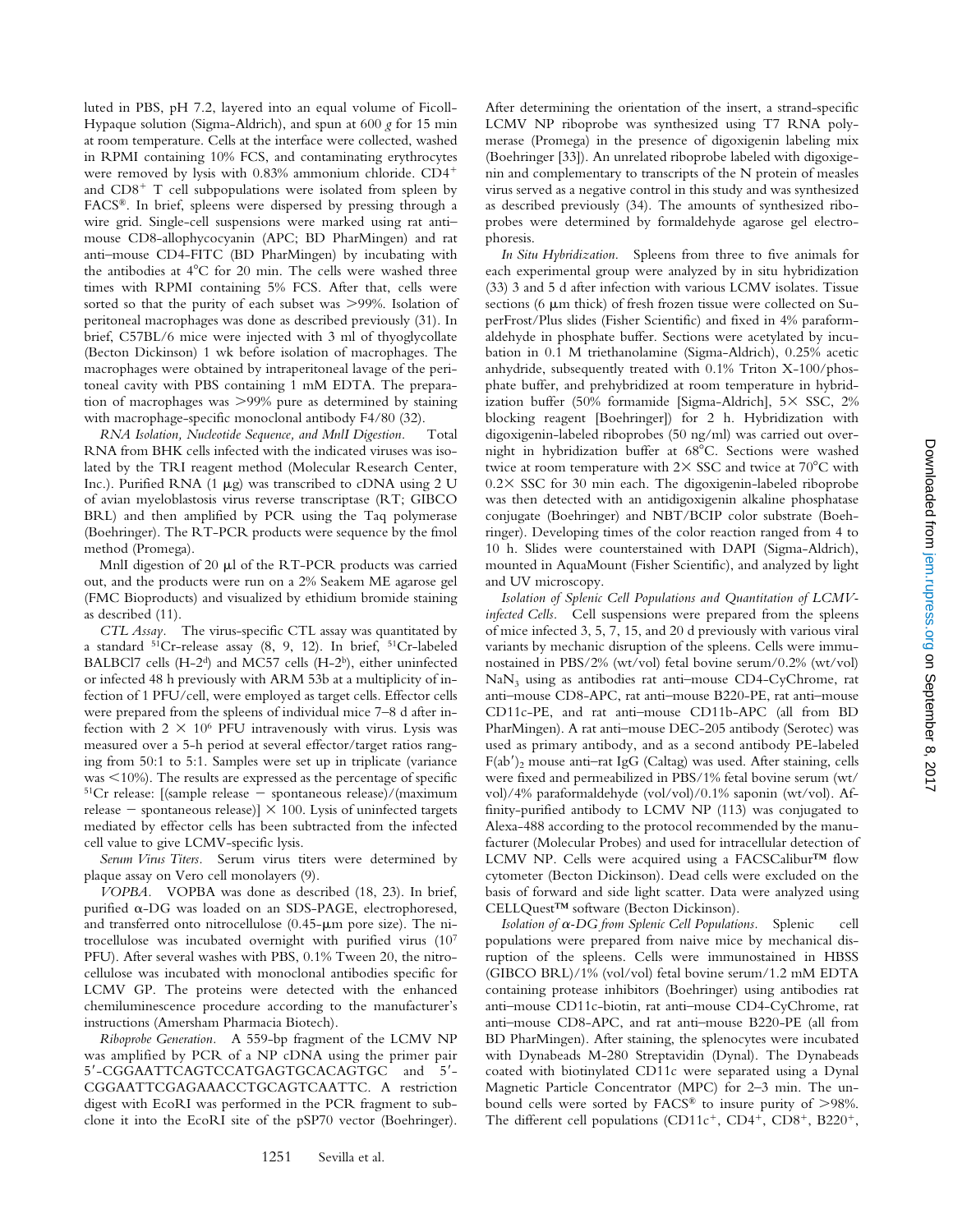| Virus isolate* | Carrier mouse <sup>#</sup>               | LCMV-specific CTLs in spleen§<br>$(E/T$ ratio of 50:1) | LCMV titer (PFU) per ml of serum<br>(15/30 d) | aa position<br>$1079$ of $L^{\parallel}$ | aa position<br>$260$ of $GP1$ |
|----------------|------------------------------------------|--------------------------------------------------------|-----------------------------------------------|------------------------------------------|-------------------------------|
| ARM 53b        |                                          | 80                                                     | $50$                                          | K                                        | F                             |
| Cl 13          |                                          | $\boldsymbol{0}$                                       | $1 \times 10^5 / 3 \times 10^4$               | Q                                        | L                             |
| Mac 13-3       | CD4 ko mice<br>150 d after infection     | $\boldsymbol{0}$                                       | $2 \times 10^5 / 1 \times 10^5$               | K                                        | L                             |
| Mac 14-1       |                                          | $\overline{0}$                                         | $1 \times 10^{6}/2 \times 10^{5}$             | K                                        | L                             |
| <b>PBL 7-1</b> |                                          | $\overline{0}$                                         | $3 \times 10^5 / 1 \times 10^6$               | K                                        | L                             |
| PBL 6-4        |                                          | $\overline{0}$                                         | $1\times10^4\!/2\times10^5$                   | $\mathbb N$                              | L                             |
| PBL 36-1       | Perforin ko mice                         | 2.2                                                    | $1 \times 10^3 / 2 \times 10^4$               | N                                        | L                             |
| PBL 36-2       | 7 mo after infection                     | $\overline{0}$                                         | $1 \times 10^{4}/1 \times 10^{3}$             | N                                        | L                             |
| PBL 36-3       |                                          | 0.6                                                    | $5 \times 10^6 / 2 \times 10^2$               | N                                        | L                             |
| PBL 36-4       |                                          | 6                                                      | $3 \times 10^{4}/1 \times 10^{3}$             | N                                        | L                             |
| PBL 50-1       |                                          | 4.6                                                    | $9.5 \times 10^{4}/1 \times 10^{3}$           | K                                        | Ι                             |
| PBL 50-2       |                                          | $\overline{0}$                                         | $3.3 \times 10^{3}/1 \times 10^{2}$           | K                                        | I                             |
| PBL 50-3       |                                          | $\overline{0}$                                         | $6 \times 10^{4}/1.5 \times 10^{2}$           | K                                        | Ι                             |
| PBL 66-1       |                                          | $\overline{0}$                                         | $5.3 \times 10^3 / 3.3 \times 10^2$           | K                                        | L                             |
| PBL 66-2       |                                          | $\overline{0}$                                         | $1.7 \times 10^{4} / \leq 50$                 | K                                        | L                             |
| PBL 66-3       |                                          | $\mathbf{0}$                                           | $5 \times 10^5 / 2 \times 10^2$               | K                                        | L                             |
| PBL 67-3       |                                          | $\mathbf{0}$                                           | $2.1 \times 10^5/1 \times 10^4$               | Q                                        | L                             |
| PBL 67-4       |                                          | $\theta$                                               | $1.4 \times 10^{4}/5 \times 10^{2}$           | Q                                        | L                             |
| $CD8-4$        | Perforin ko mice<br>24 d after infection | 60                                                     | $50$                                          | K                                        | F                             |
| $CD8-5$        |                                          | 78                                                     | $50$                                          | K                                        | F                             |
| $CD8-6$        |                                          | 80                                                     | $50$                                          | K                                        | F                             |
| $CD8-7$        |                                          | 80                                                     | $50$                                          | K                                        | $\mathbf F$                   |
| $CD8-8$        |                                          | 73                                                     | $50$                                          | K                                        | $\mathbf F$                   |
| $CD4-1$        |                                          | 60                                                     | $50$                                          | K                                        | $\mathbf F$                   |
| $CD4-2$        |                                          | 63                                                     | $50$                                          | K                                        | $\mathbf F$                   |
| $CD4-5$        |                                          | 80                                                     | $50$                                          | K                                        | $\mathbf F$                   |
| TNCD8-1        | TNF- $\alpha$ ko mice                    | $\theta$                                               | $2 \times 10^{2}/1 \times 10^{2}$             | ND                                       | L                             |
| TNCD8-2        | 3 mo after infection                     | $\theta$                                               | $3\times10^4\!/2\times10^4$                   | ND                                       | L                             |
| TNCD4-1        |                                          | $\overline{0}$                                         | $3 \times 10^{3}/2 \times 10^{4}$             | ND                                       | L                             |
| TNCD4-2        |                                          | $\mathbf{0}$                                           | $1.1 \times 10^{4}/2 \times 10^{2}$           | ND                                       | L                             |
| TNPBL2-1       |                                          | $\theta$                                               | $2 \times 10^{2} / 50$                        | ND                                       | L                             |
| TNPBL2-2       |                                          | $\theta$                                               | $2\times10^3/3\times10^2$                     | ND                                       | L                             |
| TNPBL4-1       |                                          | 11                                                     | $4 \times 10^3 / 2 \times 10^2$               | ND                                       | L                             |
| TNPBL4-2       |                                          | $\theta$                                               | $3 \times 10^{4} / 50$                        | ND                                       | L                             |
| <b>TNB4-1</b>  |                                          | $\sqrt{48}$                                            | $< \! 50$                                     | ND                                       | F                             |
| <b>TNB4-2</b>  |                                          | 80                                                     | $< \! 50$                                     | ND                                       | $\boldsymbol{\mathrm{F}}$     |
| $TNB2-1$       |                                          | $78\,$                                                 | $< \! 50$                                     | ND                                       | $\boldsymbol{\mathrm{F}}$     |
| $TNB2-2$       |                                          | 60                                                     | $< \! 50$                                     | $\mbox{ND}$                              | $\mathbf F$                   |

# **Table I.** *Characterization of LCMV Isolates Used in This Study*

BALB/c ByJ mice were infected intravenously with  $2 \times 10^6$  PFU of isolated virus. The CTL response was checked at day 7 after infection and viral titers in sera were measured at days 15 and 30 after infection. The data shown are the averages of values from two to four mice per group. \*Virus isolates were obtained by picking plaques formed by macrophages (Mac), CD4<sup>+</sup> cells (CD4), CD8<sup>+</sup> cells (CD8), PBLs, and brain homoge-

nate (TNB). TNCD8, TNCD4, and TNPBL refer to isolates from CD8+, CD4+ cells, and PBLs, respectively, of TNF- $\alpha$  ko mice.

 $\text{FThese virus isolates had been selected in immunocompromised mice (CD4 ko, perform ko, and TNF- $\alpha$  ko) at different times after inoculation.$  $$$ These values are percentages of <sup>51</sup>Cr release from BALB/c Cl7 (H-2d) targets at an E/T ratio of 50:1.

i The cDNA that encodes aa 1079 of the L gene was amplified by PCR and the PCR product was sequenced as described in Materials and Methods. ¶ The aa at position 260 of GP1 was checked by the RT-PCR MnlI digestion technique described in Materials and Methods. The RT-PCR products were sequenced.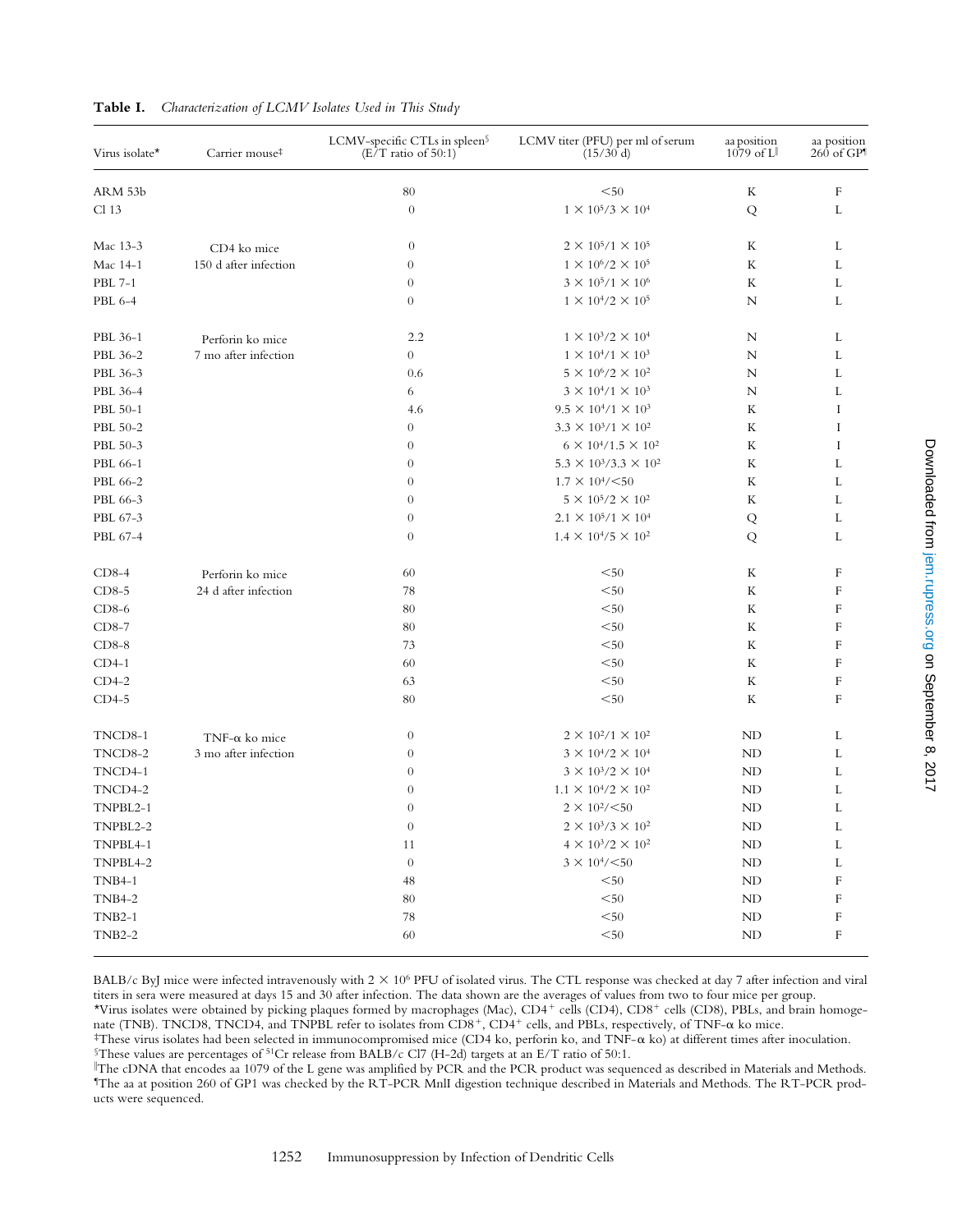and total splenocytes) were lysed in 50 mM Hepes, pH 7.5/200 mM NaCl/5 mM MgCl<sub>2</sub>/5 mM CaCl<sub>2</sub>/1% (wt/vol) NP-40/1.2 mM EDTA/1 mM PMSF for 45 min on ice. After centrifugation for 10 min at 14,000 rpm, the supernatants were incubated with 20 µl of jacalin coupled to agarose (Vector Laboratories) overnight at  $4^{\circ}$ C. The matrix was washed three times in lysis buffer, and the eluted proteins were resolved in a 6% SDS-polyacrylamide gel for VOPBA with  $10^8$  PFU of LCMV Cl 13.  $\alpha$ -DG from MC57 cells was isolated using the same procedure.

# **Results**

*Characterization of LCMV Isolates from Immune and CNS Cells of Persistently Infected Mice.* To evaluate the consequence of selection by immune pressure on the viral quasispecies generated in a persistently infected mouse, we isolated viruses from mice immunocompromised by disruption of either CD4, perforin, or TNF-a genes. LCMV ARM 53b was used to initially infect each group of knockout (ko) mice. Viruses were recovered by cocultivation on permissive Vero cells from purified populations  $(>99\%$ pure) of individual  $CD4^+$  and  $CD8^+$  T cells, macrophages, and PBLs. Cell populations were purified using monoclonal antibodies and flow cytometry. In addition, viruses were isolated from the CNS of such persistently infected mice. Such viruses persist and replicate exclusively in neurons (35, 36). Isolated viruses were three times plaque purified, and their biological properties were evaluated by two criteria: (a) the ability to elicit an LCMV-specific CTL response at day 7–8 after infection, and (b) their ability to cause a persistent infection in vivo. For these studies, a minimum of three mice were challenged with each clonal virus isolate. The results indicated that viruses isolated from lymphocytes or macrophages obtained from CD4, perforin, and TNF- $\alpha$  ko mice persistently infected for at least 7 mo failed to generate LCMV-specific CTL responses and caused a persistent infection (Table I). These viruses are referred to as  $CTL^{-}P^{+}$ . In contrast, viruses isolated from the CNS of TNF- $\alpha$  ko mice elicited a potent LCMV-specific CTL response, which cleared the virus within 2 wk and left no evidence of persistent infection. These viruses are referred to as  $CTL+p^-$ . Interestingly, viruses isolated from  $CD4<sup>+</sup>$  and  $CD8<sup>+</sup>$  cells within the first 24 d of the persistent infection showed the same phenotype  $(CTL^{+}P^{-})$  as the parental ARM 53b (Table I).

*An Aliphatic aa at Position 260 of the Viral Glycoprotein Is* Associated with the CTL<sup>-</sup>P<sup>+</sup> Phenotype of LCMV Variants. To identify the genetic changes of the  $CTL^{-}P^{+}$  viruses, the sequence of the viral GP and selected regions of the viral polymerase (L) was determined using two independent strategies. First, to determine the aa in 260 of GP1, an initial screen using a cDNA copy of isolated viral RNA, treated with MnlI enzyme and gel electrophoresis (11), was employed followed by direct sequencing of the entire GP1. Both the MnlI screen and direct sequencing indicated that the vast majority (21 out of 24) of  $CTL^{-}P^{+}$  viruses had an L at 260 of GP. In contrast, those viruses with the phenotype  $CTL^{+}P^{-}$  (12 out of 12) had an F at this aa position. Three  $CTL^{-}P^{+}$  variants, PBL 50-1, PBL 50-2, and PBL 50-3, did not show the expected 202- and 160-bp fragments after MnlI digestion of the corresponding 362-bp PCR products (11). Sequence analysis of these three viruses indicated that they possessed a different aliphatic aa, I, at position 260 of GP1. Sequence analysis of GP1 from both  $CTL^{-}P^{+}$  and  $CTL^{+}P^{-}$  variants showed that several viruses exhibited additional changes to the one in position 260 (data not shown). However, of all these viruses showed the same  $CTL^{-}P^{+}$  phenotype as those with the single aa substitution F260L. Thus, it seems unlikely that the additional changes contributed to the  $CTL^{-}P^{+}$  phenotype.

The change K1079Q in the L protein did not correlate with the  $CTL^{-}P^{+}$  phenotype (Table I). These data suggest that any role played by the polymerase in the  $CTL^{-}P^{+}$ 



**Figure 1.** VOPBA with purified a-DG and LCMV variants. Decreasing amounts (1, 0.1, and 0.01  $\mu$ g) of purified  $\alpha$ -DG were incubated with 107 PFU of each viral isolate and then with virusspecific antibody as described in Materials and Methods. The top panels show the VOPBA of CTL<sup>+</sup>P<sup>-</sup> LCMV isolates (ARM 53b, CD8-4, CD4-1, and TNFB2-1). The phenotype as well as the aa in position 260 of GP1 (F) is shown under each blot. The bottom panel shows the VOPBA of CTL<sup>-p+</sup> LCMV isolates (Cl 13, PBL 7-1, PBL 36-4, PBL 50-1, PBL 67-3, and TNPBL4-2). The CTL P phenotype is indicated under the name of each isolate and the aa in position 260 of GP1 (L or I).

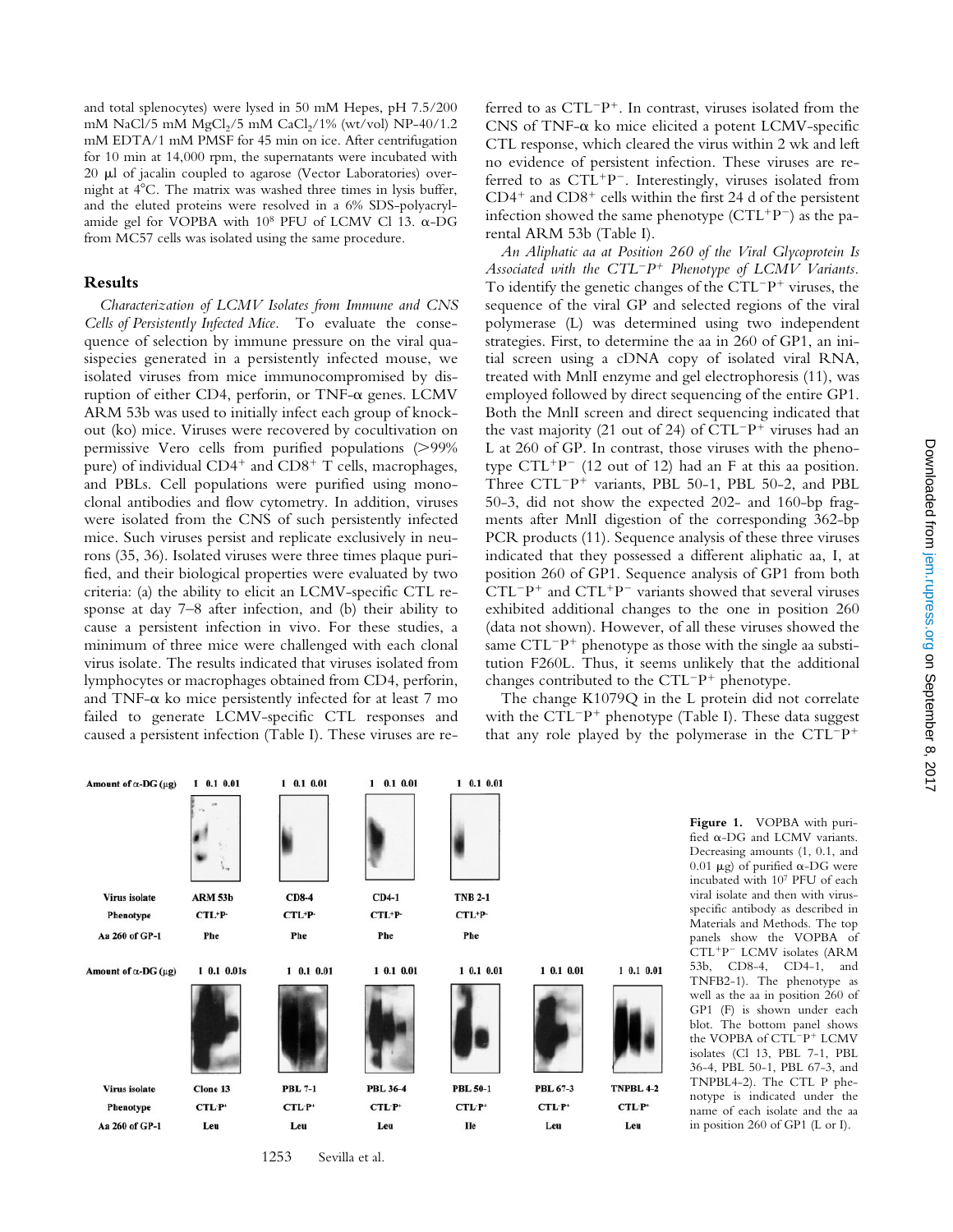phenotype does not map specifically to aa position 1079. It is plausible that other aa positions within the L protein could contribute to the  $CTL^{-}P^{+}$  phenotype. Nevertheless, reassortants made between Cl  $13$  (CTL<sup>-p+</sup>) and parental ARM 53b (CTL<sup>+p-</sup>) viruses that differ only in two positions, one in GP 260 (F260L) and the other in the L (K1079Q), indicated that both the  $CTL^{-}P^{+}$  phenotype (12) and the binding and infection of  $\alpha$ -DG<sup>+</sup> cells mapped to the S RNA of Cl 13 (Tishon, A., and M.B.A. Oldstone, unpublished observations). The S RNA encodes the viral NP that is identical between Cl 13 and ARM, and the viral GP that differs in a single aa, thus strongly suggesting that the mutation in the GP but not in the polymerase is likely to be important for the  $CTL^{-}P^{+}$  phenotype. As this biologically important aa mutation occurred in the segment of GP (GP1) implicated in binding to the virus receptor, we turned our attention to the analysis of virus–  $\alpha$ -DG binding.

*High Affinity Binding of Viral Variants to the* a*-DG Receptor Correlates Directly with the CTL<sup>-</sup>P<sup>+</sup> Phenotype.* To establish the role of aa 260 in the binding to  $\alpha$ -DG, several virus isolates with either a  $CTL^{-}P^{+}$  or a  $CTL^{+}P^{-}$  phenotype were quantitatively assayed for their binding affinity to  $\alpha$ -DG. All LCMV variants with an L or I in position 260 of GP1 showed high binding affinity to  $\alpha$ -DG, comparable to that of Cl 13, with binding of at least 1 log and often 2–3 logs greater than that observed with  $CTL+p-$  viruses that contained F at GP1 aa 260 (Fig. 1). Competitive inhibition binding assays using soluble  $\alpha$ -DG and 10 different viral strains or variants showed that high affinity virus binders were routinely blocked by 1–4 nM soluble  $\alpha$ -DG (33% blocking) whereas in contrast, low affinity viral binders re-



Figure 2. Anatomic locations of viral nucleic acids within the spleen 3 d after infection with LCMV ARM 53b, Cl 13, and representative CTL<sup>-p+</sup> (PBL 36-4, PBL 67-3, PBL 50-3, TNPBL4-2, and Mac 13-3) and CTL<sup>+</sup>P<sup>-</sup> variants (TNB2-1 and TNB4-1) of ARM 53b. In situ hybridization was performed using a digoxigenin-labeled riboprobe specific for LCMV NP. In spleen sections from BALB/c ByJ mice infected intravenously with  $2 \times 10^6$ PFU of virus ARM 53b, TNB2-1, or TNB4-1, the nucleic acids localized predominantly in the red pulp (RP). Using identical conditions, the nucleic acids of CTL<sup>-</sup>P<sup>+</sup> virus isolates localized within the white pulp (WP) or its marginal zone (MZ). All panels are shown at the same magnification. A higher power view is shown in the inset for ARM 53b– and Cl 13–infected mice. The arrows indicate viral nuleic acid detected in individual cells.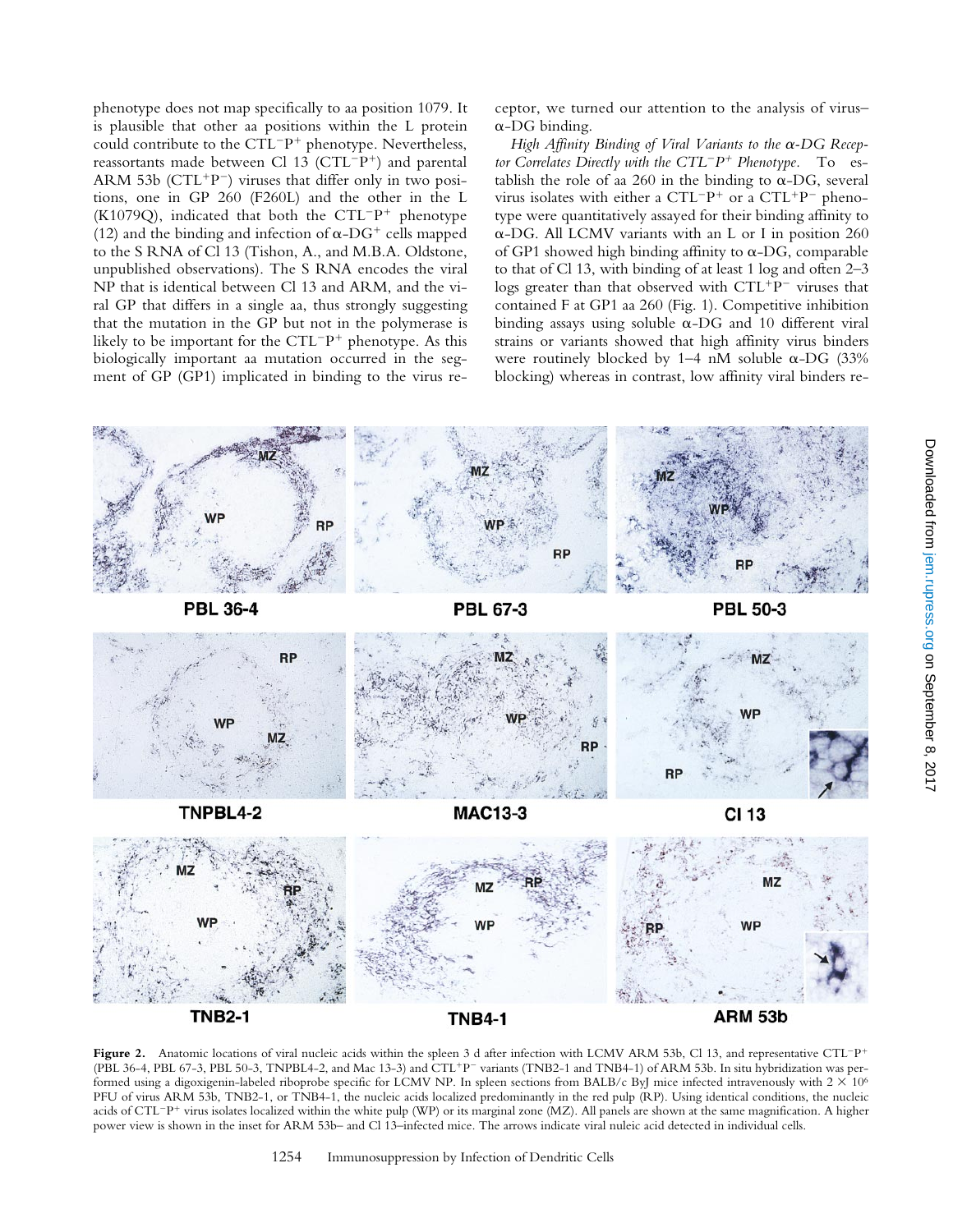quired  $>400$  nM soluble  $\alpha$ -DG to block binding to  $\alpha$ -DG cells (data not shown). Taken together, these findings indicated that an aliphatic aa–like L or I in position 260 of GP1 of LCMV viruses is associated with high affinity binding to  $\alpha$ -DG, whereas those viruses containing an aromatic (F) aa at this position bound at least 1 and most often at 2–3 logs lower affinity to  $\alpha$ -DG.

*High Affinity Binding CTL*2*P*1 *Variants Preferentially Replicate in CD11c<sup>+</sup> and DEC-205<sup>+</sup> Cells Located in the White Pulp of the Spleen.* Next, we analyzed the anatomic distribution of  $CTL^{-}P^{+}$  and  $CTL^{+}P^{-}$  viruses in the spleens of adult immunocompetent mice infected 3 d previously with  $2 \times 10^6$  PFU of virus intravenously. For these studies, four sections from at least four independently inoculated mice were examined using a digoxigenin-labeled probe to LCMV NP and in situ hybridization. The results indicated that  $CTL^{-}P^{+}$  viruses localized exclusively in cells of the marginal zone and white pulp (Fig. 2). In contrast,  $CTL^+P^-$  variants localized primarily to cells within the red pulp (Fig. 2). By 5 d after infection, the spleens from mice infected with  $CTL^{-}P^{+}$  viruses exhibited the beginning of an extensive destruction of lymph follicle structures similar to previous reports (7, 37). Infection with the CTL<sup>+p-</sup> viruses had no such effect (data not shown).

To identify specific cells in the spleen that were infected by LCMV, suspensions of single cells prepared from individual spleens were labeled with specific monoclonal antibodies to cell surface markers coupled to a fluorochrome probe. This was complemented with the use of an antibody to LCMV NP directly coupled to a different and distinct fluorochrome, thereby allowing detection of viral antigen in the specifically marked cell type.  $CTL^{-}P^{+}$  viruses primarily infected  $CD11c^{+}$  (cellular marker of most DCs in mouse lymphoid tissue [38]) and  $DEC-205<sup>+</sup>$  (antigen expressed on interdigitating DCs in lymphoid tissues [39]) cells with only minimal to negligible infection of  $CD11b^{+}$ ,  $B220^+$ , CD4<sup>+</sup>, and CD8<sup>+</sup> cells, as indicated in the graph and a summary of the experiments shown in the table under the graph in Fig. 3 B. In contrast, as shown in Fig. 3 A, there was minimal infection of both  $CD11c<sup>+</sup>$  and DEC- $205^+$  cells by the CTL<sup>+</sup>P<sup>-</sup> viruses. We next quantified the number of  $CD11c^{+}$  and DEC-205<sup>+</sup> cells infected and determined the in vivo replication kinetic over the first 20 d of infection. At day 7 after infection,  $60\%$  of CD11 $c^+$  cells and 17% of DEC-205<sup>+</sup> cells were infected with CTL<sup>-p+</sup> viruses. Thereafter, the number of  $DEC-205^+$  cells infected by  $CTL^{-}P^{+}$  viruses markedly increased over the next week so that by day 15,  $>80\%$  of DEC-205<sup>+</sup> cells contained LCMV antigens (Fig. 4, A and B, show results from mice infected with Cl 13). In contrast, significantly fewer  $CD11c^{+}$  and  $DEC-205^{+}$  cells were infected by  $CTL^+P^-$  viruses (Fig. 4 B shows results from mice infected with ARM 53b). Over the 20-d observation period,  $\leq 1\%$ of  $CD4^+$ ,  $CD8^+$ ,  $B220^+$ , and  $CD11b^+$  cells were infected with  $CTL^{-}P^{+}$  or  $CTL^{+}P^{-}$  viruses. These data indicate: first, that DCs are the primary cell infected in vivo by  $CTL^{-}P^{+}$  LCMV variants; second, that  $CTL^{-}P^{+}$  viruses astoundingly infect  $>50\%$  of CD11c<sup>+</sup> and DEC-205<sup>+</sup> cells but  $\langle 1\%$  of CD11b<sup>+</sup>, B, CD4, and CD8 T lymphocytes; and third, that  $CTL+p^-$  viruses fail to infected significant numbers of DCs. Thus, viral variants with a  $CTL^{-}P^{+}$  phenotype bound with high affinity to the  $\alpha$ -DG receptor and



1255 Sevilla et al.

Figure 3. Comparative levels of infectivity in immune cells caused by  $CTL^{-}P^{+}$  and  $CTL+p^-$  viral variants. In each experiment, four adult BALB/c ByJ mice were injected intravenously with  $2 \times 10^6$  PFU of virus, and 3 d after infection a pooled splenocyte suspension was prepared from each mouse (see Materials and Methods). Each cell population was labeled with cell-specific monoclonal antibodies to CD4, CD8, B220, CD11c, DEC-205, and CD11b. Subsequent intracellular staining using specific antibody to LCMV NP (antibody 113) was performed, followed by FACS®. The graph represents percentages of cells in each subset infected with ARM 53b (A) or Cl 13 (B). Summarized below are the percentages of infected antigen-presenting cells (CD11c, CD11b, B220, and DEC-205<sup>+</sup> cells) or CD4 and CD8 T cells infected with these viruses. The term "other cells" refers to the sum of percentages for infected  $CD11b^{+}$ , B220<sup>+</sup>, CD4<sup>+</sup>, and CD8<sup>+</sup> T cells. (A) Infection of cell populations by  $CTL+P^-$  viruses. (B) Infection of cell populations by  $CTL^{-}P^{+}$ viruses.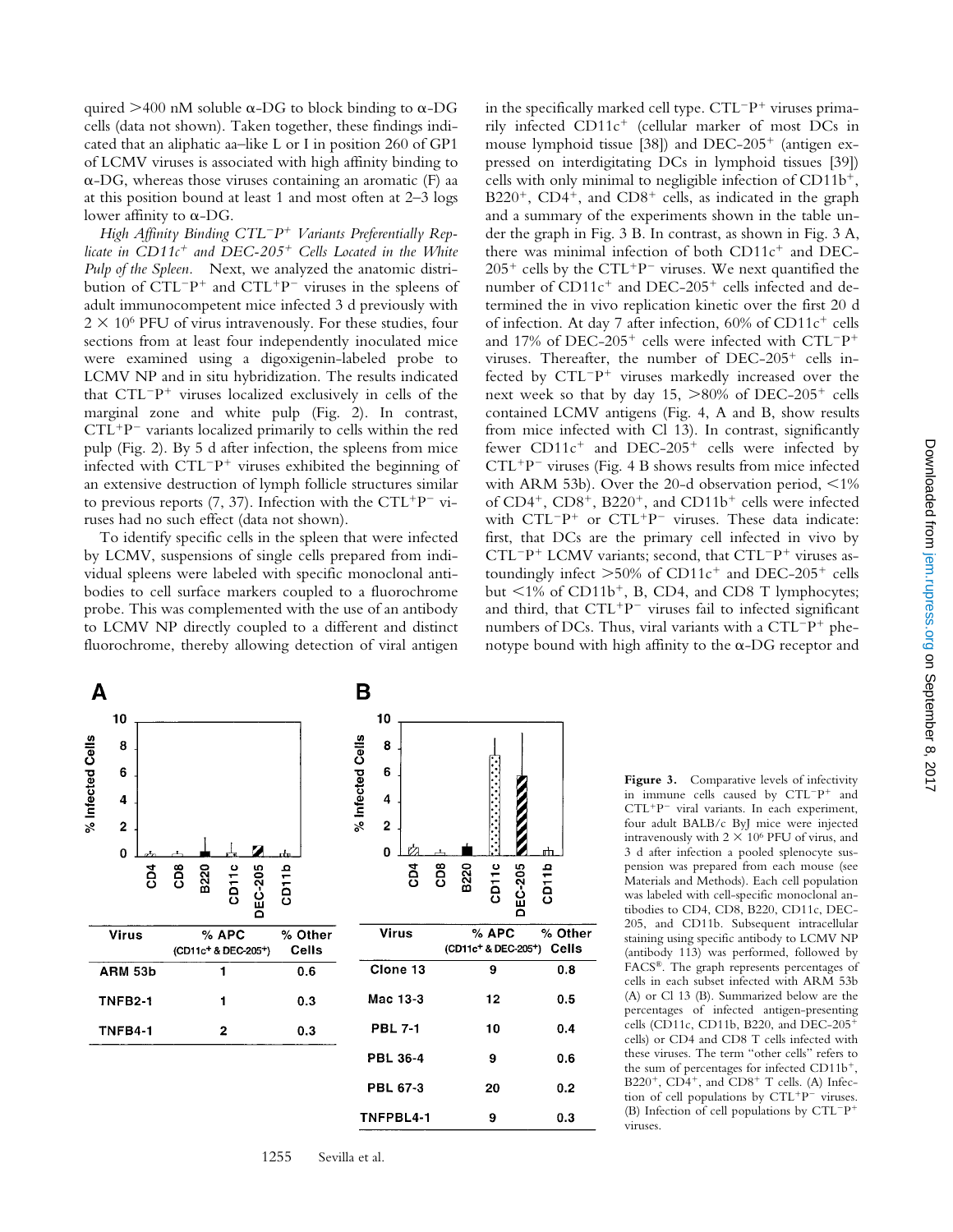

**Figure 4.** Replication of  $CTL^{-}P^{+}$  and  $CTL^{+}P^{-}$  viruses in DCs. Four adult BALB/c ByJ mice were infected intravenously with  $2 \times 10^6$  PFU of either ARM 53b or Cl 13.  $CD11c<sup>+</sup>$ and  $DEC-205$ <sup>+</sup> cells obtained from pooled spleens made into single splenocyte suspensions were labeled with specific antibodies for these cell subsets (see Materials and Methods). (A) Replication of Cl 13 in DCs. After intracellular staining with the monoclonal antibody specific to LCMV NP (113) and FACS®, dot plots were obtained that showed double-positive cells for 113-Alexa and  $\overline{DEC}$ -205<sup>+</sup> (top) or  $CD11c^{+}$  (bottom) cells. The numbers in each dot plot denote the percentage of  $113$ -Alexa<sup>+</sup> cells over the background in each cell population. (B) Curve plots show the replication of Cl 13 and ARM 53b in DEC-205<sup>+</sup> and CD11c<sup>+</sup> cells over a 20-d observation period.

preferentially infected DEC-205<sup>+</sup> and CD11c<sup>+</sup> cells of the marginal zone and white pulp in the spleen. This phenotype is referred to as  $IS+P^+$ . LCMV variants that failed both to suppress immune responses and to establish persistence are referred to as  $IS^{-}P^{-}$ .

*Identification of a Second aa Site in GP1 Associated with the*  $IS^{+}P^{+}$  Phenotype. In the next series of experiments, we evaluated whether another strain of LCMV, WE, which

has 94% identity at the aa level with ARM 53b or Cl 13 (25), exhibited the same correlation between immunosuppression, viral persistence, high affinity binding to  $\alpha$ -DG, and preferential infection of  $CD11c^+$  and DEC-205<sup>+</sup> cells in the white pulp. Two clonal isolates of the LCMV-WE54 parental strain, WE c2.2 and WE c54, were analyzed. Inoculation of adult immunocompetent mice with  $2 \times 10^6$  PFU of WE c54 intravenously led to a negligible



1256 Immunosuppression by Infection of Dendritic Cells

**Figure 5.** Comparison of binding affinities for the WE c54 and WE c2.2. isolates. (A) Biological properties of LCMV WE c54 and WE c2.2 as evaluated by the generation of an LCMV-specific CTL response at day 7 after infection and the ability or inability to clear the virus from the serum. CTL responses at day 7 are indicated as the percentage of 51Cr release from BALB/c ByJ (H-2d) targets at an effector/target ratio of 50:1, and the amount of infectious virus in serum is expressed as PFU per ml of plasma at day 30 after infection. The aa at position 153 of GP1 is indicated. (B) Comparison of the number of various splenic cell populations infected by LCMV WE c54 and WE c2.2. The results are shown as percentages of infected cells in each population as determined by FACS®. (A) VOPBA with decreasing amounts  $(1, 10^{-1}, 10^{-2},$  and  $10^{-3}$  $\mu$ g) of purified  $\alpha$ -DG blotted with 107 PFU of WE c54 or WE c2.2 virus detected with specific anti-GP LCMV antibodies as described in Materials and Methods. NIL, not detectable; ORF, open reading frame.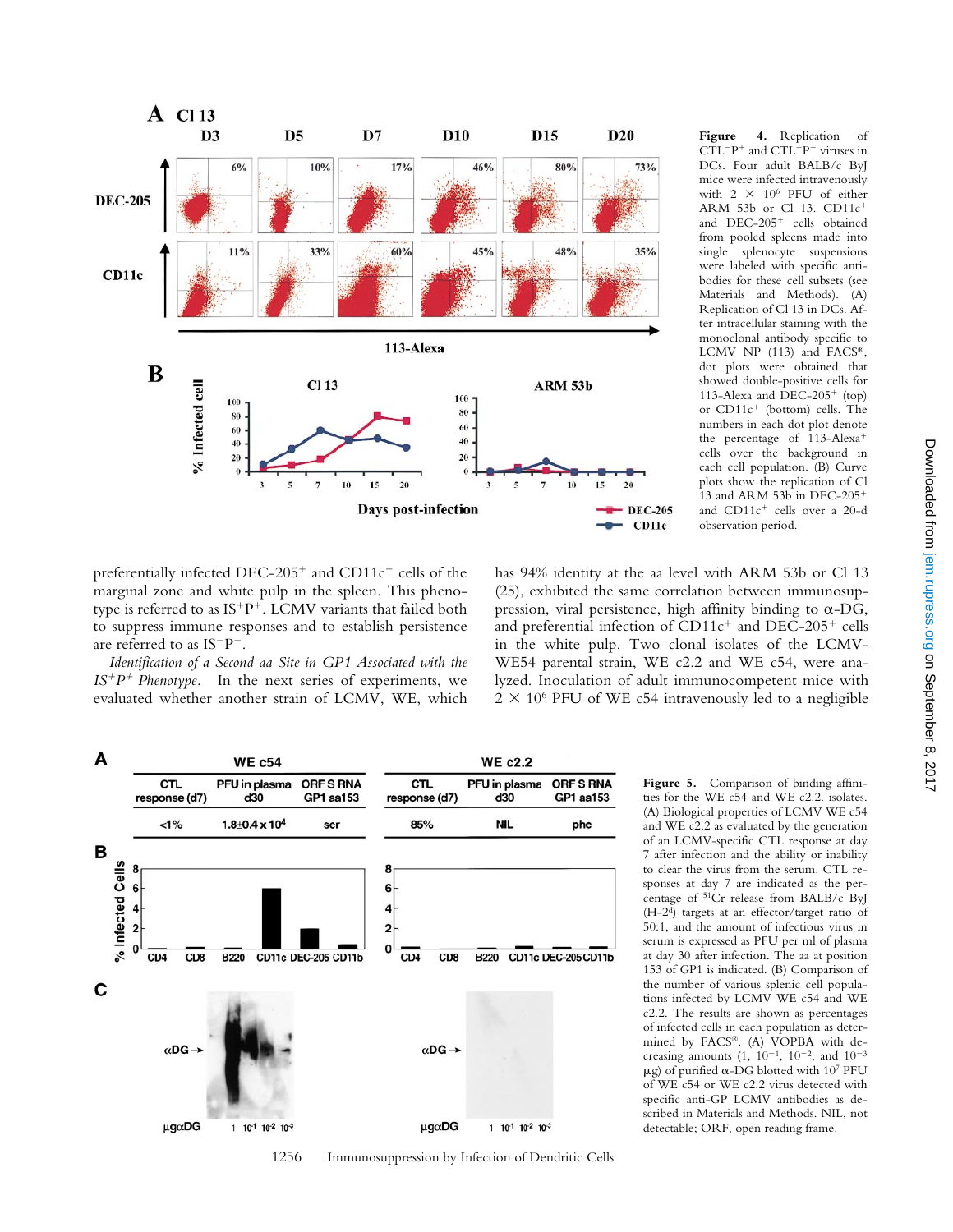anti-LCMV CTL response 7 d after virus challenge and to the establishment of a persistent viral infection (Fig. 5 A). In contrast, mice given WE c2.2 virus generated an effective CTL response that cleared virus and terminated the infection 8 d after inoculation. Thus, WE c54 and WE c2.2 exhibited distinct  $CTL^{-}P^{+}$  and  $CTL^{+}P^{-}$  phenotypes, respectively.

Reassortants between the two WE variants (WE c54 and WE c2.2) and ARM 53b mapped the  $CTL^{-}P^{+}$  phenotype of WE c54 to the S RNA. Sequence analysis showed that the NPs of WE c54 and WE c2.2 were identical, but the GPs of these two viruses differed at a single aa position (WE c54 S153 and WE c2.2 F153) in GP1 (40). WE c54 bound with 3 logs higher affinity to  $\alpha$ -DG than did WE c2.2 (Fig. 5 C). These results implicate, in addition to aa 260, aa 153 of GP1 in the binding of GP1 to  $\alpha$ -DG. Experiments analyzing the anatomic distribution of WE c54 in the spleen after 3 d of virus infection showed that this  $CTL^{-}P^{+}$  virus was restricted to the white pulp of the spleen. In contrast, WE c2.2 ( $CTL+p$ <sup>-</sup> phenotype) was found preferentially in the red pulp (data not show). FACS® analysis of cells obtained from the spleen showed that WE c54 but not WE c2.2 preferentially infected CD11 $c^+$  and DEC-205<sup>+</sup> cells (Fig. 5 B).

*Expression of* a*-DG in DCs.* Replication of LCMV in  $CD11c^{+}$  and  $DEC-205^{+}$  DCs was associated with the  $CTL^{-}P^{+}$  phenotype (Figs. 3–5, and Table I). The final experiment evaluated expression of  $\alpha$ -DG in CD11 $c^+$ ,  $CD4^+$ ,  $CD8^+$ , and  $B220^+$  cells. The lack of high affinity antibodies to DEC-205 prevented analysis of DEC-205<sup>+</sup> cells. Specific cell populations were isolated using high affinity cell type–specific antibodies coated on magnetic beads. Cells were lysed and  $\alpha$ -DG enriched from solubilized total protein extract by microscale affinity purification using a jacalin–agarose matrix that preferentially binds to the mucin-type, O-linked glycans that are abundant on  $\alpha$ -DG (41, 42). After the removal of unspecifically bound material, jacalin-bound glycoproteins were eluted and separated by SDS-PAGE, and subjected to VOPBA with LCMV Cl 13. LCMV binding activity was only detected in  $CD11c^{+}$  cells (Fig. 6). Interestingly, comparing equivalent numbers of cells, the average signal of  $\alpha$ -DG expression in total spleno-



**Figure 6.** VOPBA with  $\alpha$ -DG purified from fibroblasts (MC57 cells), total splenocytes,  $CD4^+$ , CD8<sup>+</sup>, B220<sup>+</sup>, or CD11c<sup>+</sup> cells incubated with LCMV Cl 13. a-DG purified from different numbers of cells  $(2 \times 10^5 \text{ MC}57)$ cells,  $10^6$  and  $10^7$  total splenocytes, and  $2 \times 10^6$  CD11c<sup>+</sup>,  $CD4^+$ ,  $CD8^+$ , and  $B220^+$  cells) was resolved in a 6% SDS-polyacrylamide gel. Incubation was with 108 PFU of Cl 13 and then

with virus-specific antibody (see Materials and Methods). The arrow indicates the band corresponding to  $\alpha$ -DG. The variability in molecular weights of  $\alpha$ -DG from MC57 cells, total splenocytes, and CD11c<sup>+</sup> cells likely reflects different glycosylation patterns.

cytes was significantly lower then that of  $CD11c^{+}$  cells (Fig. 6). This suggests that  $CD11c^+$  cells represent a major cell population in the spleen expressing  $\alpha$ -DG.

### **Discussion**

This paper makes three important points. First, virus– DC interaction in vivo can be a leading event in the initiation of suppression of host immune response and the establishment of a persistent infection. Second, a crucial role of virus–receptor interaction is involved in the initiation of immunosuppression for LCMV and may be important for other viruses. Third, within the spleen,  $\alpha$ -DG is highly expressed in  $CD11c^+$  cells but not on  $CD11b^+$ , T, or B cells. We demonstrate that infection with strains and variants of LCMV that have a preferential tropism for DCs resulted in a suppression of the host immune system. Those viral variants with higher receptor affinity binding can be selected in vivo within the replicating viral quasispecies. Such selection results in the infection of DCs, which preferentially express the virus cellular receptor  $\alpha$ -DG, leading to a generalized suppression of immune responses, including the anti-LCMV CTL response required for terminating the infection. Further,  $\alpha$ -DG is expressed in high concentrations on  $CD11c<sup>+</sup>$  cells, and this molecule may serve as a useful marker in the segregation of DC populations.

Using mice whose immune system was compromised by different means allowed us to evaluate the selective pressures involved in the emergence of  $CTL^{-}P^{+}$  viral variants. Virus isolates from lymphocytes and macrophages of CD4 ko, perforin ko, and TNF- $\alpha$  ko persistently infected mice exhibited a  $CTL^{-}P^{+}$  phenotype when inoculated into adult immunocompetent mice. The  $CTL^{-}P^{+}$  variants had an L or I in aa position 260 of GP1, instead of F found in the same position of  $CTL+P^-$  viruses, implying the importance of this aa position in the selection of the  $CTL^{-}P^{+}$ variants. As the same aa substitution of F→L/I at position 260 of GP1 was selected for in CD4 ko, perforin ko, and TNF- $\alpha$  ko mice, it is unlikely that selection of CTL<sup>-</sup>P<sup>+</sup> variants is driven by the immune system. These viral variants are being produced in the replicating viral quasispecies and are able to adapt to favorable environments with the fittest of mutants chosen out from the viral quasispecies (43, 44). In vivo competition assays between ARM 53b and Cl 13 showed that Cl 13 has a higher fitness over ARM 53b for immune cells in the white pulp of the spleen (7, 10, 11). Our data indicate that those viral variants with increased binding receptor affinity may be selected from within the replicating viral quasispecies to bind to  $CD11c^+$ and  $DEC-205^+$   $DCs$ . To our knowledge, this is the first in vivo report that selection occurs for viruses to enter specific cells such as the DC population. The selective pressure is likely based on the interaction of the virus with its receptor, thereby offering a marked advantage to the virus in initiating the dysfunction or destruction of the host professional antigen-presenting cells, thereby aborting the necessary host immune responses required to terminate the viral infection. By contrast and in other instances, selection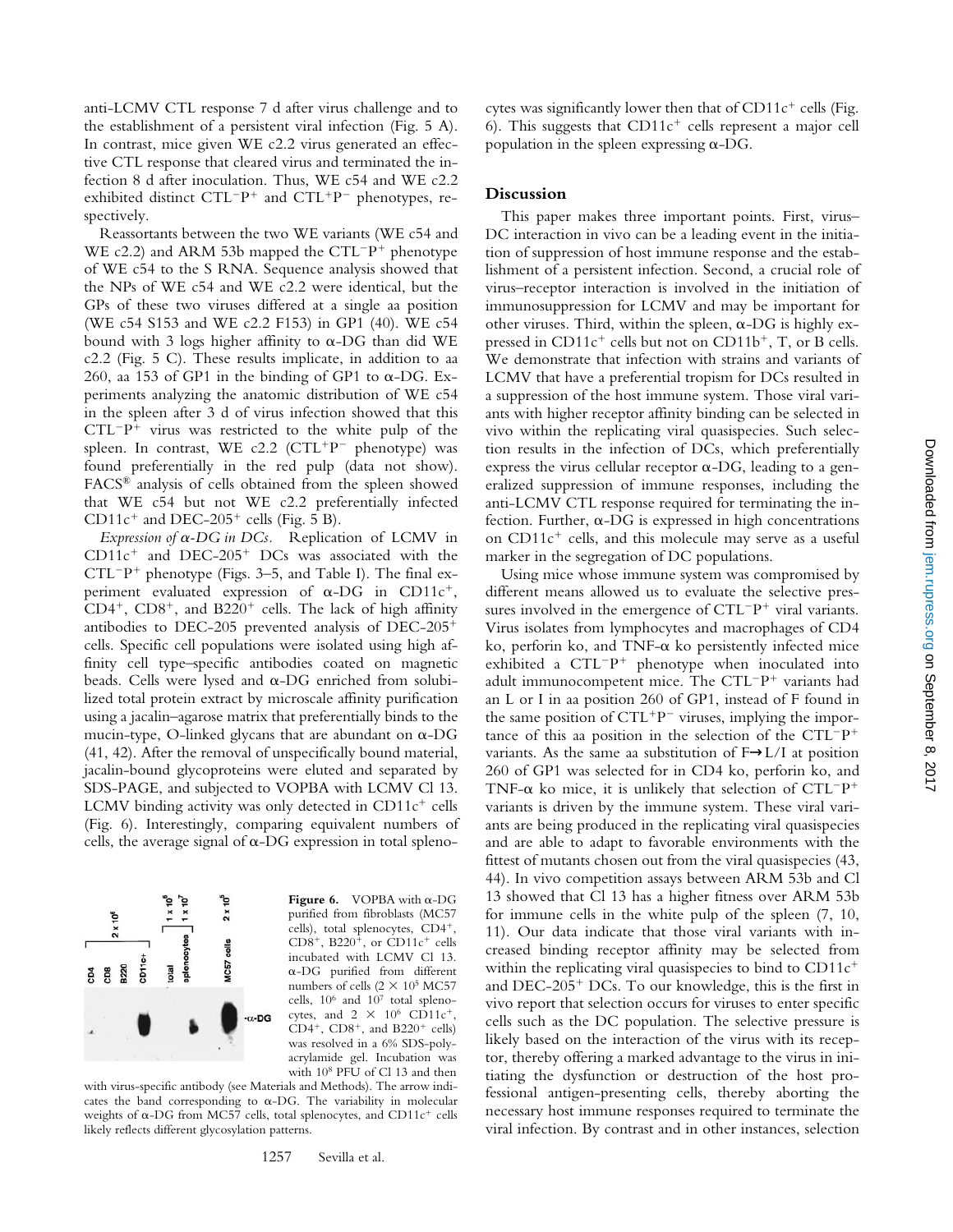of viral variants by the host immune responses have been well established with influenza and HIV infections, providing an advantage to the virus over the host (for reviews, see references 45–47). Our observations are unique and different, as virus selection is based on virus receptor binding affinity to an essential cell involved in generating host immune responses, and this in turn aborts or reduces the basic adoptive host mechanism for controlling infection. This virus–DC type of selection in vivo may apply to other viruses that both cause immunosuppression or persistent infections and that infect/bind to DCs, i.e., HIV and measles.

The difference in tropism in the spleen between  $CTL^{-}P^{+}$  and  $CTL^{+}P^{-}$  viral variants was remarkable. At day 7 after infection, almost 60% of DCs were infected by the  $CTL^{-}P^{+}$  variants, making them excellent targets for the destruction by the host immune system. In contrast, 15% or less of DCs were infected by the  $CTL+p-$  variants at day 7 after infection according to the sensitivity of the assay, resulting in the majority of DCs being protected from either CTL lysis (7, 30) or direct viral effect on DC function (1, 2). The sustained replication of virus in  $CD11c<sup>+</sup>$  and enhanced replication in DEC-205<sup>+</sup> cells  $(>=80\%$  of such cells over the 2-wk observation period) suggest the possibility of ongoing infection of DCs migrating and repopulating the spleen. Experiments to analyze the kinetics of DC migration from the bone marrow, turnover and survival during LCMV infection, and functionality of infected DCs are currently under evaluation. Preliminary data suggest that the function of DCs, including expression of IL-12 and B7-1 (Sevilla, N., S. Kunz, and M.B.A. Oldstone, unpublished data) is affected by  $IS^+P^+$ but not by IS<sup>-</sup>P<sup>-</sup> viruses.

In addition to the influence of a bulky aromatic aa (F) or a small aliphatic aa (L/I) in GP1 residue 260 in affinity binding to the LCMV cellular receptor  $\alpha$ -DG, studies with  $CTL^{-}P^{+}$  and  $CTL^{+}P^{-}$  WE virus variants indicated that the aromatic aa in GP1 residue 153 also prevented high affinity binding to  $\alpha$ -DG. This was corrected by a substitution to S for F in GP1 aa 153. With the S in GP1 aa 153, WE strains bound at 2–3 logs higher affinity to  $\alpha$ -DG and infected 20fold more  $CD11c^{+}$  and  $DEC-205^{+}$  DCs than did the low affinity binding  $CTL^+P^-$  variant WE c2.2. These data suggest a generality in the  $DC-\alpha$ -DG virus interactions for LCMV strains.

Our studies documented the high expression of  $\alpha$ -DG on DCs. A comparison between total splenocytes and  $CD11c^+$ cells indicated that  $CD11c^+$  cells were the major cell expressing  $\alpha$ -DG in the spleen. As shown in Fig. 6, sixfold fewer  $CD11c<sup>+</sup>$  cells had a fourfold enhanced concentration of  $\alpha$ -DG over the amounts found in total spleen. Further, neither T, B, nor  $CD11b<sup>+</sup>$  cells expressed detectable amounts of  $\alpha$ -DG. As no more than 1% of the total splenocytes are CD11 $c^+$ , the source of  $\alpha$ -DG we observed in the total splenic population was due primarily to  $CD11c^+$  cells.

DCs play a pivotal role in T cell activation and thus a critical role in initiating antiviral immunity (48). Studies with several DNA and RNA viruses (49–51) revealed that DCs are the most effective antigen-presenting cell for the stimulation of CTL responses. A cardinal feature of IDCs is the strong capacity to stimulate antigen-specific naive T cells to proliferate, secrete cytokines, and express CD40L (for a review, see reference 52). It would be a selective advantage for a virus to infect and impair the function of DCs. Such a scenario has been postulated to occur, based on in vitro studies with measles virus (53, 54), HIV (55, 56), and HSV-1 (57) infections. The studies presented here clearly document a selective advantage for a virus to directly interact with DCs in vivo, and provides a model system to dissect the molecules involved and the consequences of virus–DC interactions.

The authors thank Esteban Domingo and Claire F. Evans for invaluable discussions, Urs Christen for helping with FACS®, and Jeff Redwine for helping with the microscope.

This work was supported by National Institutes of Health grants AI09484, AI45927 (M.B.A. Odstone), and AG04342 (J.C. de la Torre). N. Sevilla was the recipient of a fellowship from the Human Frontier Science Program, S. Kunz received a fellowship from the Swiss National Science Foundation, A. Holz obtained funds from the Swiss National Science Foundation and the National Multiple Sclerosis Society, and D. Homann was the recipient of a fellowship from the Juvenile Diabetes Foundation International and was previously supported by National Institutes of Health training grant AG00080. K.P. Campbell is an investigator of the Howard Hughes Medical Institute. This is publication no. 13060-NP from the Department of Neuropharmacology, The Scripps Research Institute, La Jolla, California.

*Submitted: 18 July 2000 Revised: 8 September 2000 Accepted: 19 September 2000*

### **References**

- 1. de la Torre, J.C., and M.B. Oldstone. 1996. Anatomy of viral persistence: mechanisms of persistence and associated disease. *Adv. Virus Res.* 46:311–343.
- 2. Oldstone, M.B. 1989. Viruses can cause disease in the absence of morphological evidence of cell injury: implication for uncovering new diseases in the future. *J. Infect. Dis.* 159: 384–389.
- 3. Fields, B.N., D.M. Knipe, and P.M. Howley. 1996. Persistance of viruses. *In* Virology. Lippincott-Raven, Philadelphia. 219–249.
- 4. McChesney, M.B., and M.B. Oldstone. 1989. Virus-induced immunosuppression: infections with measles virus and human immunodeficiency virus. *Adv. Immunol.* 45:335–380.
- 5. Doyle, M.V., and M.B. Oldstone. 1978. Interactions between viruses and lymphocytes. I. In vivo replication of lymphocytic choriomeningitis virus in mononuclear cells during both chronic and acute viral infections. *J. Immunol.* 121: 1262–1269.
- 6. Borrow, P., A. Tishon, and M.B.A. Oldstone. 1991. Infection of lymphocytes by a virus that aborts cytotoxic T lymphocyte activity and establishes persistent infection. *J. Exp. Med.* 174:203–212.
- 7. Borrow, P., C.F. Evans, and M.B.A. Oldstone. 1995. Virusinduced immunosuppression: immune system-mediated destruction of virus-infected dendritic cells results in generalized immunosuppression. *J. Virol.* 69:1059–1070.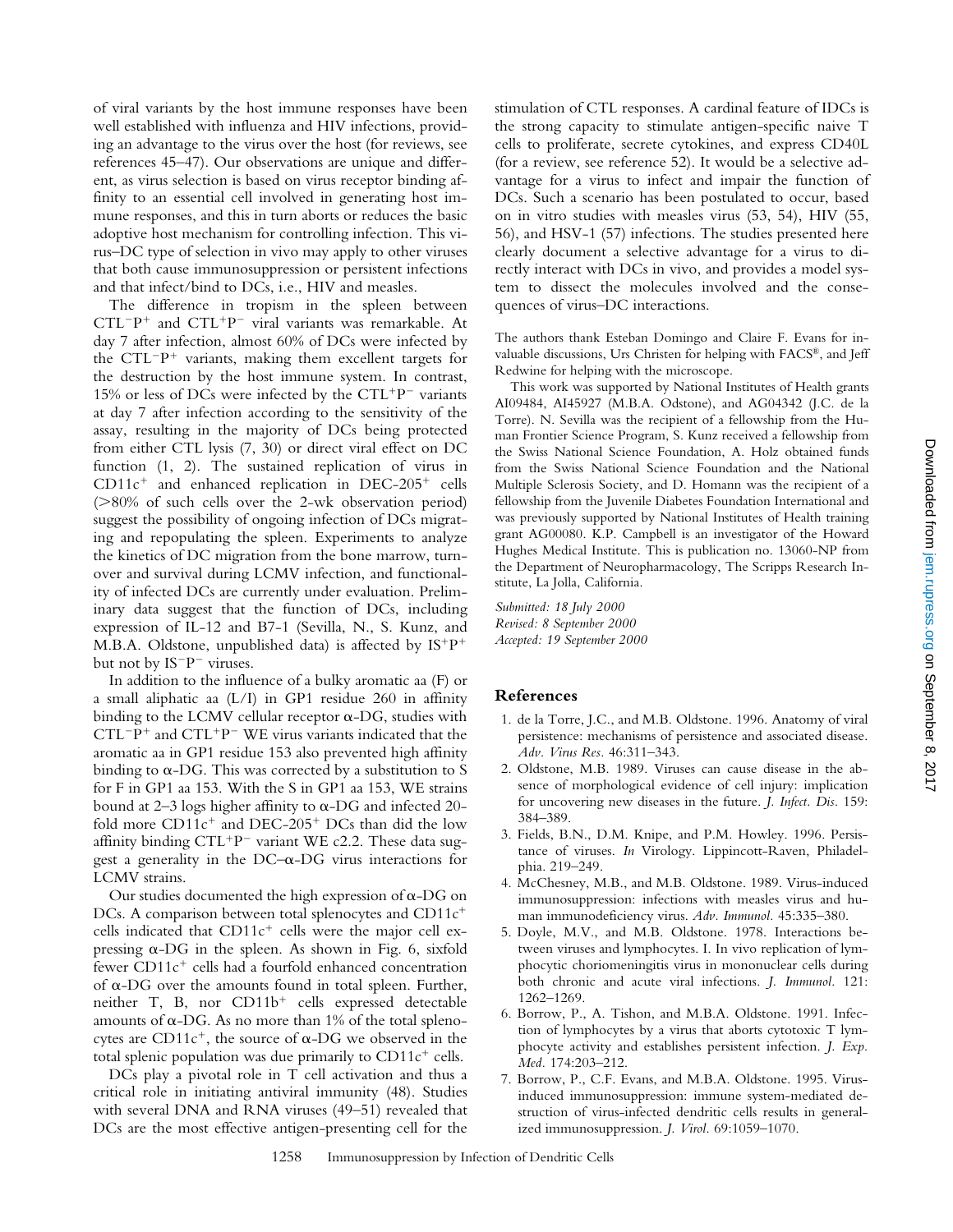Downloaded from jem.rupress.org on September 8, 2017 Downloaded from [jem.rupress.org](http://jem.rupress.org/) on September 8, 2017

- 8. Tishon, A., P. Borrow, C. Evans, and M.B. Oldstone. 1993. Virus-induced immunosuppression. 1. Age at infection relates to a selective or generalized defect. *Virology.* 195:397–405.
- 9. Ahmed, R., A. Salmi, L.D. Butler, J.M. Chiller, and M.B.A. Oldstone. 1984. Selection of genetic variants of lymphocytic choriomeningitis virus in spleens of persistently infected mice: role in suppression of cytotoxic T lymphocyte response and viral persistence. *J. Exp. Med.* 160:521–540.
- 10. Ahmed, R., and M.B.A. Oldstone. 1988. Organ specific selection of viral variants during chronic infection. *J. Exp. Med.* 167:1719–1724.
- 11. Evans, C.F., P. Borrow, J.C. de la Torre, and M.B. Oldstone. 1994. Virus-induced immunosuppression: kinetic analysis of the selection of a mutation associated with viral persistence. *J. Virol.* 68:7367–7373.
- 12. Dockter, J., C.F. Evans, A. Tishon, and M.B. Oldstone. 1996. Competitive selection in vivo by a cell for one variant over another: implications for RNA virus quasispecies in vivo. *J. Virol.* 70:1799–1803.
- 13. Matloubian, M., S.R. Kolhekar, T. Somasundarum, and R. Ahmed. 1993. Molecular determinants of macrophage tropism and viral persistence: importance of single amino acid changes in the polymerase and glycoprotein of lymphocytic choriomeningitis virus. *J. Virol.* 67:7340–7349.
- 14. Villarete, L., T. Somasundaram, and R. Ahmed. 1994. Tissue-mediated selection of viral variants: correlation between glycoprotein mutation and growth in neuronal cells. *J. Virol.* 68:7490–7496.
- 15. Matloubian, B., T. Somasundarum, S.R. Kolhekar, R. Selvakumar, and R. Ahmed. 1990. Genetic basis of viral persistence: single amino acid change in the viral polymerase affects ability of lymphocytic choriomeningitis virus to persist in adult mice. *J. Exp. Med.* 172:1043–1048.
- 16. Salvato, M., E. Shimomaye, P. Southern, and M.B. Oldstone. 1988. Virus-lymphocyte interactions. IV. Molecular characterization of LCMV Armstrong  $(CTL<sup>+</sup>)$  small genomic segment and that of its variant, Clone 13 (CTL<sup>-</sup>). *Virology*. 164:517–522.
- 17. Salvato, M., P. Borrow, E. Shimomaye, and M.B. Oldstone. 1991. Molecular basis of viral persistence: a single amino acid change in the glycoprotein of lymphocytic choriomeningitis virus is associated with suppression of the antiviral cytotoxic T-lymphocyte response and establishment of persistence. *J. Virol.* 65:1863–1869.
- 18. Cao, W., M.D. Henry, P. Borrow, H. Yamada, J.H. Elder, E.V. Ravkov, S.T. Nichol, R.W. Compans, K.P. Campbell, and M.B. Oldstone. 1998. Identification of alpha-dystroglycan as a receptor for lymphocytic choriomeningitis virus and Lassa fever virus. *Science.* 282:2079–2081.
- 19. Ibraghimov-Beskrovnaya, O., J.M. Ervasti, C.J. Leveille, C.A. Slaughter, S.W. Sernett, and K.P. Campbell. 1992. Primary structure of dystrophin-associated glycoproteins linking dystrophin to the extracellular matrix. *Nature.* 355:696–702.
- 20. Hemler, M.E. 1999. Dystroglycan versatility. *Cell.* 97:543– 546.
- 21. Henry, M.D., and K.P. Campbell. 1999. Dystroglycan inside and out. *Curr. Opin. Cell Biol.* 11:602–607.
- 22. Parekh, B.S., and M.J. Buchmeier. 1986. Proteins of lymphocytic choriomeningitis virus: antigenic topography of the viral glycoproteins. *Virology.* 153:168–178.
- 23. Borrow, P., and M.B.A. Oldstone. 1992. Characterization of lymphocytic choriomeningitis virus-binding protein(s): a candidate cellular receptor for the virus. *J. Virol.* 66:7270–

7281.

- 24. Dutko, F.J., and M.B. Oldstone. 1983. Genomic and biological variation among commonly used lymphocytic choriomeningitis virus strains. *J. Gen. Virol.* 64:1689–1698.
- 25. Buesa-Gomez, J., M.N. Teng, C.E. Oldstone, M.B. Oldstone, and J.C. de la Torre. 1996. Variants able to cause growth hormone deficiency syndrome are present within the disease-nil WE strain of lymphocytic choriomeningitis virus. *J. Virol.* 70:8988–8992.
- 26. Doyle, M.V., and M.B. Oldstone. 1978. Interactions between viruses and lymphocytes. I. In vivo replication of lymphocytic choriomeningitis virus in mononuclear cells during both chronic and acute viral infections. *J. Immunol.* 121: 1262–1269.
- 27. Buchmeier, M.J., and M.B. Oldstone. 1979. Protein structure of lymphocytic choriomeningitis virus: evidence for a cell-associated precursor of the virion glycopeptides. *Virology.* 99:111–120.
- 28. Kagi, D., B. Ledermann, K. Burki, P. Seiler, B. Odermatt, K.J. Olsen, E.R. Podack, R.M. Zinkernagel, and H. Hengartner. 1994. Cytotoxicity mediated by T cells and natural killer cells is greatly impaired in perforin-deficient mice. *Nature.* 369:31–37.
- 29. Rahemtulla, A., W.P. Fung-Leung, M.W. Schilham, T.M. Kundig, S.R. Sambhara, A. Narendran, A. Arabian, A. Wakeham, C.J. Paige, R.M. Zinkernagel, et al. 1991. Normal development and function of  $CD8<sup>+</sup>$  cells but markedly decreased helper cell activity in mice lacking CD4. *Nature.* 353:180–184.
- 30. Tishon, A., P.J. Southern, and M.B. Oldstone. 1988. Viruslymphocyte interactions. II. Expression of viral sequences during the course of persistent lymphocytic choriomeningitis virus infection and their localization to the L3T4 lymphocyte subset. *J. Immunol.* 140:1280–1284.
- 31. King, C.C., R. de Fries, S.R. Kolhekar, and R. Ahmed. 1990. In vivo selection of lymphocyte-tropic and macrophage-tropic variants of lymphocytic choriomeningitis virus during persistent infection. *J. Virol.* 64:5611–5616.
- 32. Austyn, J.M., and S. Gordon. 1981. F4/80, a monoclonal antibody directed specifically against the mouse macrophage. *Eur. J. Immunol.* 11:805–815.
- 33. Holz, A., N. Schaeren-Wiemers, C. Schaefer, U. Pott, R.J. Colello, and M.E. Schwab. 1996. Molecular and developmental characterization of novel cDNAs of the myelin-associated/oligodendrocytic basic protein. *J. Neurosci.* 16:467– 477.
- 34. Oldstone, M.B., H. Lewicki, D. Thomas, A. Tishon, S. Dales, J. Patterson, M. Manchester, D. Homann, D. Naniche, and A. Holz. 1999. Measles virus infection in a transgenic model: virus-induced immunosuppression and central nervous system disease. *Cell.* 98:629–640.
- 35. Rodriguez, M., M.J. Buchmeier, M.B. Oldstone, and P.W. Lampert. 1983. Ultrastructural localization of viral antigens in the CNS of mice persistently infected with lymphocytic choriomeningitis virus (LCMV). *Am. J. Pathol.* 110:95–100.
- 36. Tishon, A., M. Eddleston, J.C. de la Torre, and M.B.A. Oldstone. 1993. Cytotoxic T lymphocytes cleanse viral gene products from individually infected neurons and lymphocytes in mice persistently infected with lymphocytic choriomeningitis virus. *Virology.* 197:463–467.
- 37. Odermatt, B., M. Eppler, T.P. Leist, H. Hengatner, and R.M. Zinkernagel. 1991. Virus-triggered acquired immunodeficiency by cytotoxic T-cell-dependent destruction of anti-